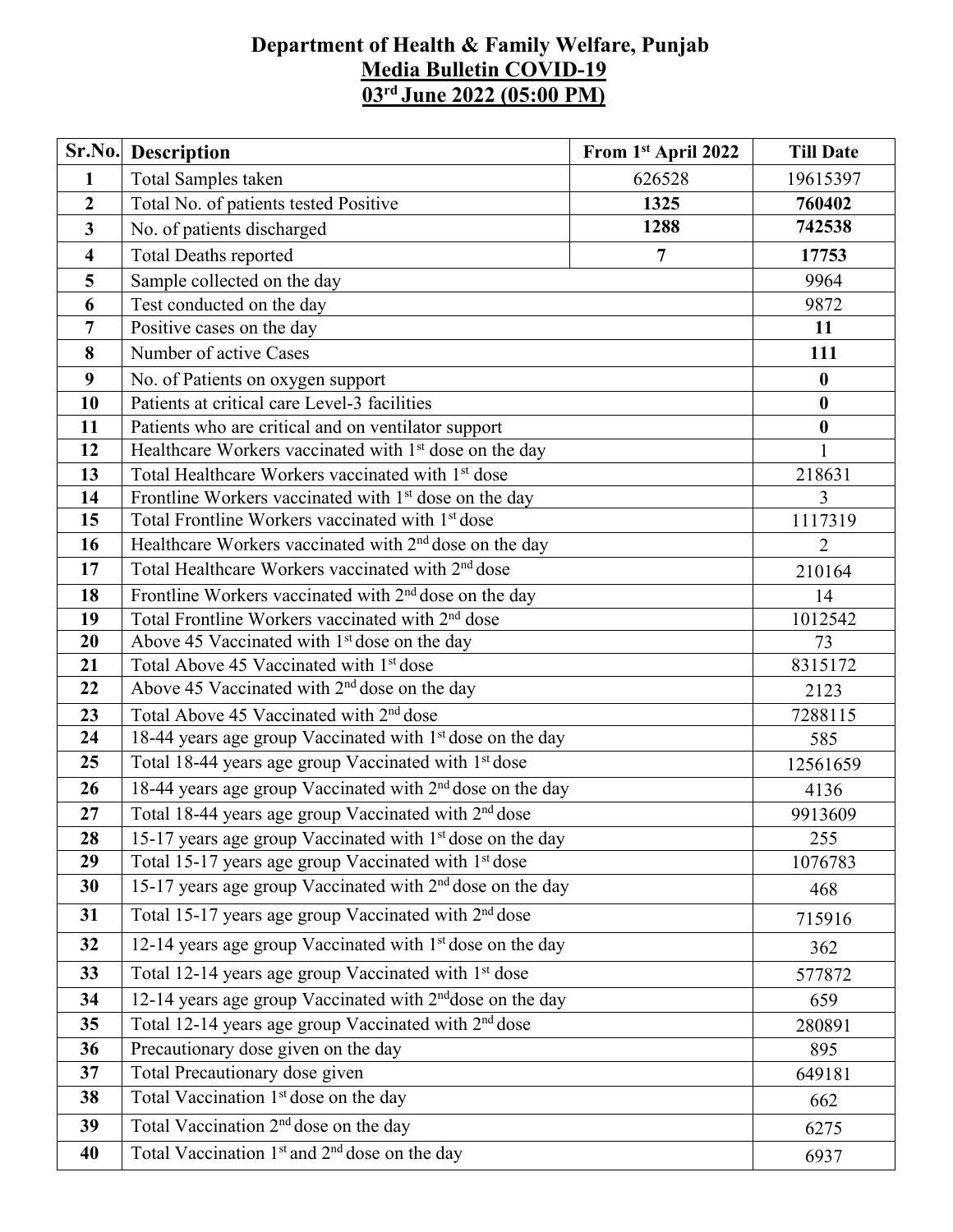## **On 03 rd June 2022**

| 1. | Number of New patients<br>admitted in ICU           | <b>Nil</b>                                                                                                                       |
|----|-----------------------------------------------------|----------------------------------------------------------------------------------------------------------------------------------|
| 2. | Number of New patients put<br>on ventilator support | <b>Nil</b>                                                                                                                       |
| 3. | Number of New patients<br>discharged                | 31<br>(Amritsar-5, Bathinda-2, Fazilka-4, Hoshiarpur-4,<br>Jalandhar-4, Ludhiana-2, Mansa-1, Patiala-1, Ropar-1,<br>SAS Nagar-7) |
| 4. | Number of New deaths<br>reported                    | (Ludhiana-1)                                                                                                                     |

## **Patients reported Positive on 03 rd June 2022 - 11**

| <b>District</b>  | <b>Number of</b><br><b>Cases</b> | <b>Positivity</b> | Case<br><b>Details</b> | <b>Remarks</b>         |
|------------------|----------------------------------|-------------------|------------------------|------------------------|
| <b>SAS Nagar</b> | $\overline{4}$                   | 1.36%             | 4 New Cases            | 295 Samples<br>Tested  |
| <b>Bathinda</b>  | $\overline{2}$                   | 0.61%             | 2 New Cases            | 330 Samples<br>Tested  |
| Hoshiarpur       | $\overline{2}$                   | 0.49%             | 2 New Cases            | 408 Samples<br>Tested  |
| Jalandhar        | $\mathbf{1}$                     | 0.07%             | 1 New Case             | 1359 Samples<br>Tested |
| Patiala          | $\mathbf{1}$                     | 0.28%             | 1 New Case             | 360 Samples<br>Tested  |
| Ropar            | $\mathbf{1}$                     | 0.27%             | 1 New Case             | 377 Samples<br>Tested  |
| Amritsar         | $\boldsymbol{0}$                 | $0.00\%$          | <b>Nil</b>             | 1013 Samples<br>Tested |
| Barnala          | $\boldsymbol{0}$                 | $0.00\%$          | <b>Nil</b>             | 179 Samples<br>Tested  |
| Faridkot         | $\boldsymbol{0}$                 | $0.00\%$          | Nil                    | 178 Samples<br>Tested  |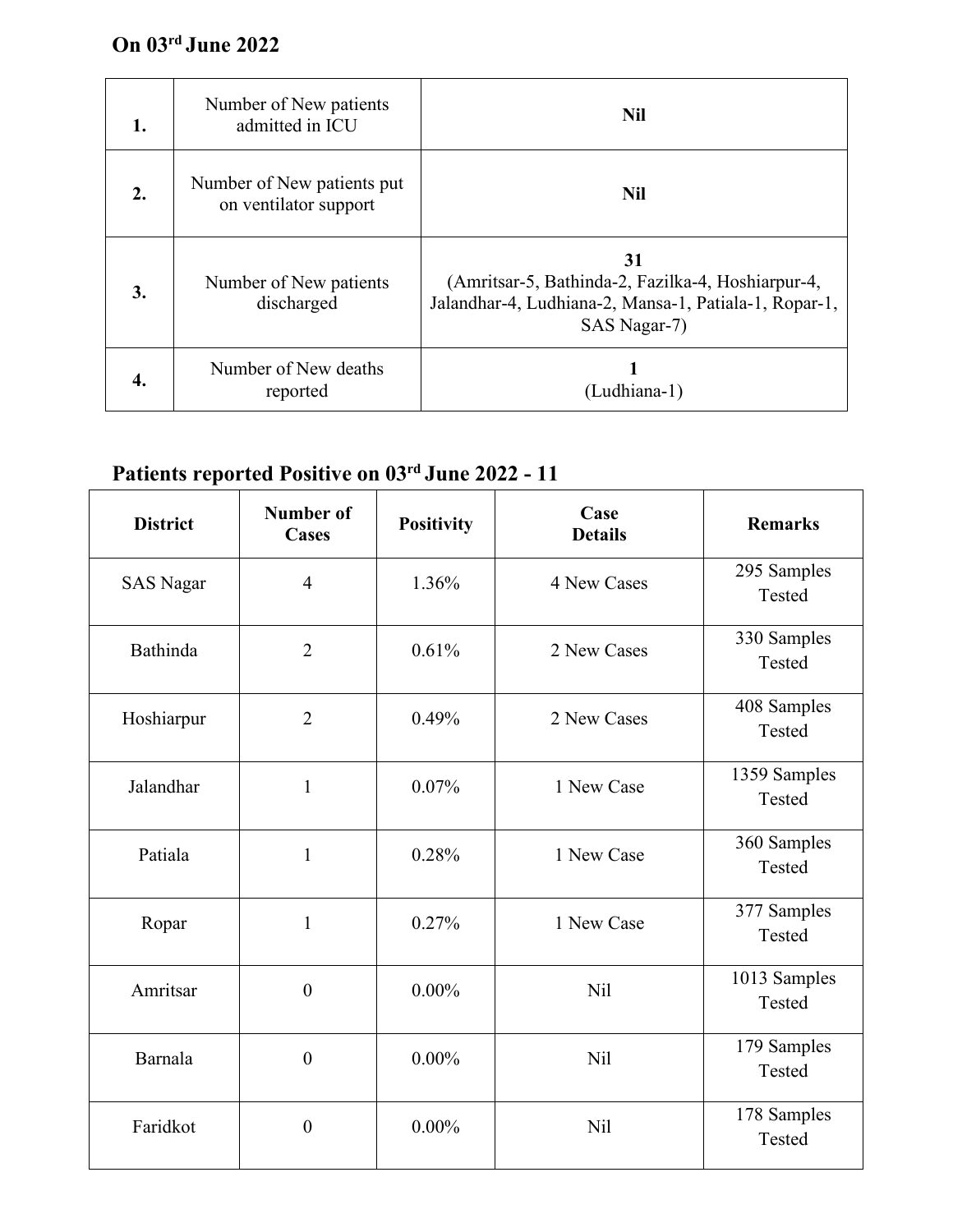| Fazilka              | $\boldsymbol{0}$ | $0.00\%$ | <b>Nil</b> | 6 Samples<br>Tested    |
|----------------------|------------------|----------|------------|------------------------|
| Ferozepur            | $\boldsymbol{0}$ | $0.00\%$ | <b>Nil</b> | 124 Samples<br>Tested  |
| FG Sahib             | $\boldsymbol{0}$ | $0.00\%$ | <b>Nil</b> | 238 Samples<br>Tested  |
| Gurdaspur            | $\boldsymbol{0}$ | $0.00\%$ | <b>Nil</b> | 238 Samples<br>Tested  |
| Kapurthala           | $\boldsymbol{0}$ | $0.00\%$ | <b>Nil</b> | 58 Samples<br>Tested   |
| Ludhiana             | $\boldsymbol{0}$ | $0.00\%$ | <b>Nil</b> | 2291 Samples<br>Tested |
| Malerkotla           | $\boldsymbol{0}$ | $0.00\%$ | <b>Nil</b> | 27 Samples<br>Tested   |
| Mansa                | $\boldsymbol{0}$ | $0.00\%$ | Nil        | 294 Samples<br>Tested  |
| Moga                 | $\boldsymbol{0}$ | $0.00\%$ | <b>Nil</b> | 387 Samples<br>Tested  |
| Muktsar              | $\boldsymbol{0}$ | $0.00\%$ | <b>Nil</b> | 150 Samples<br>Tested  |
| Pathankot            | $\boldsymbol{0}$ | $0.00\%$ | <b>Nil</b> | 110 Samples<br>Tested  |
| Sangrur              | $\boldsymbol{0}$ | $0.00\%$ | <b>Nil</b> | 673 Samples<br>Tested  |
| SBS Nagar            | $\boldsymbol{0}$ | $0.00\%$ | Nil        | 178 Samples<br>Tested  |
| Tarn Taran           | $\boldsymbol{0}$ | $0.00\%$ | <b>Nil</b> | 599 Samples<br>Tested  |
| On the Day<br>Punjab | 11               | 0.11%    |            |                        |
|                      |                  |          |            |                        |